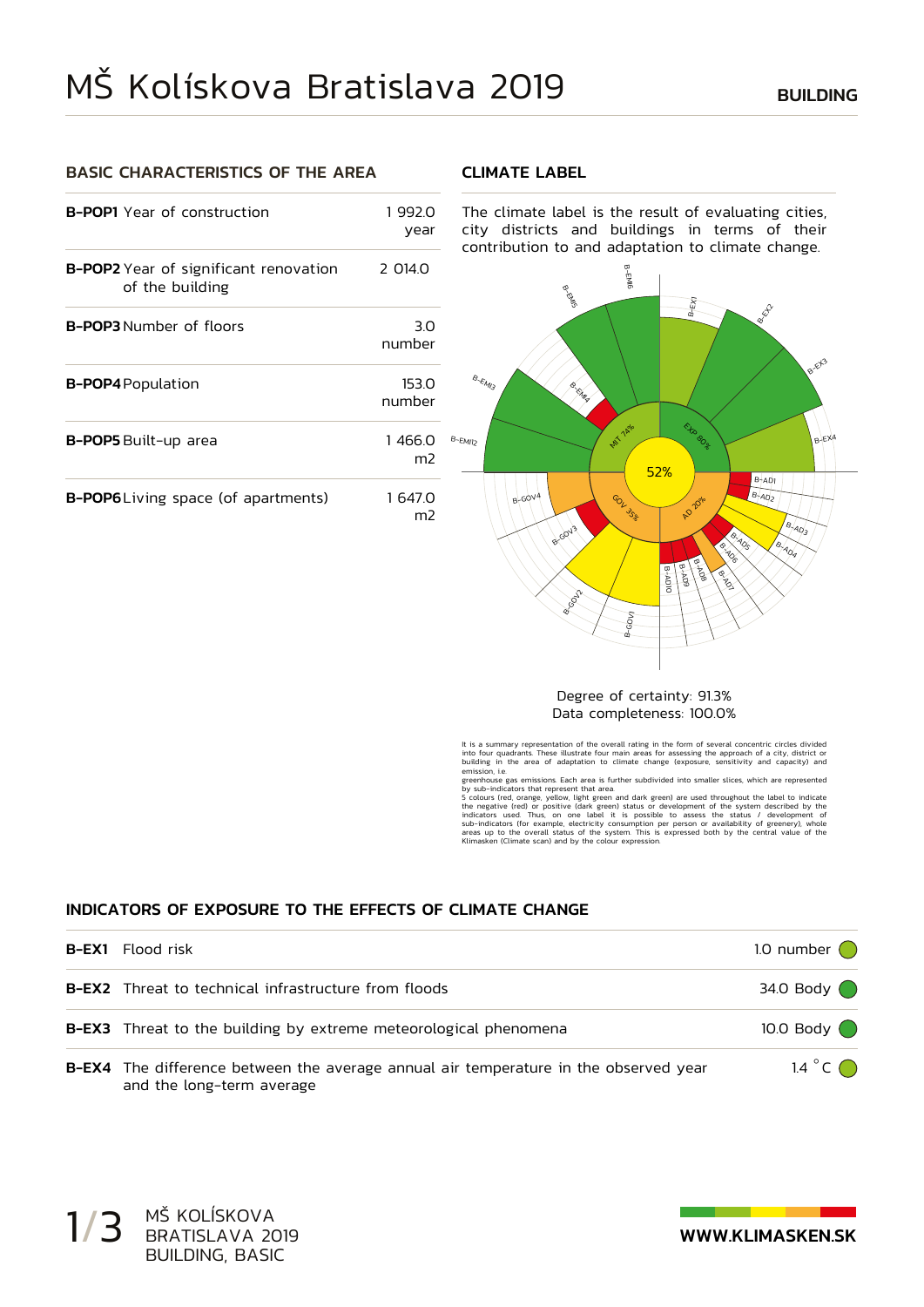# MS Koliskova Bratislava 2019 BUILDING

### INDICATORS OF EXPOSURE TO THE EFFECTS OF CLIMATE CHANGE

| <b>B-AD1</b> Thermal protection of perimeter walls             | $0.0$ mm                          |
|----------------------------------------------------------------|-----------------------------------|
| <b>B-AD2</b> Thermal roof protection                           | $0.0$ mm $\blacksquare$           |
| <b>B-AD3</b> Transparent constructions                         | 3.1 Point $\bigcirc$<br>score     |
| <b>B-AD4</b> Shielding structures and shielding by structures  | 2.6 Point $\bigcirc$<br>score     |
| <b>B-AD5</b> Shading by structures and greenery                | 0.0 %                             |
| B-AD6 Vegetation and gravel roofs                              | 0.0 Body $\bigcirc$               |
| <b>B-AD7</b> Colour version                                    | 2.0 Point $\binom{1}{2}$<br>score |
| <b>B-AD8</b> Cooling equipment                                 | 3.0 Point<br>score                |
| <b>B-AD9</b> Ventilation equipment                             | 3.0 Point<br>score                |
| <b>B-AD10</b> Capacity of the building to accumulate rainwater | 0.0 %                             |

### INDICATORS OF EXPOSURE TO THE EFFECTS OF CLIMATE CHANGE

| <b>B-EMI12</b> Heat consumption in building                     | 244 242.0 kg ()<br>CO2e/obyv.  |
|-----------------------------------------------------------------|--------------------------------|
| <b>B-EMI3</b> Electricity consumption in the building           | 26 3010 kg $()$<br>CO2e/obyv.  |
| <b>B-EMI4</b> Electricity generation/production in the building | $0.0 \text{ kg}$<br>CO2e/obyv. |
| <b>B-EMI5</b> Mixed municipal waste production in the building  | 367.0 kg (<br>CO2e/obvv.       |
| <b>B-EMI6</b> Wastewater production in the building             | 1020.0 kg (<br>CO2e/obvv.      |